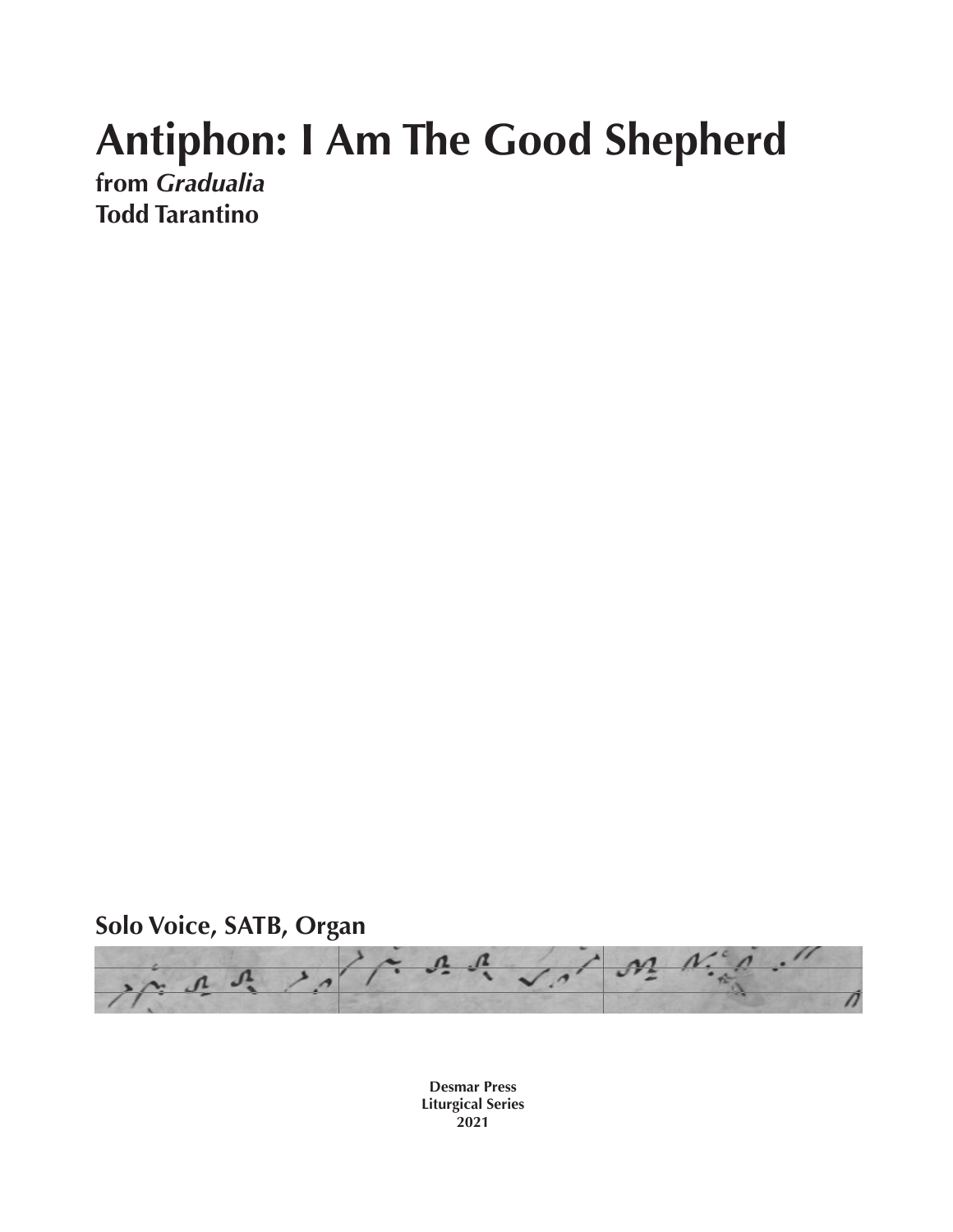## **Antiphon: I Am The Good Shepherd**

## **from** *Gradualia* **Todd Tarantino (2020) Version for Solo Voice, SATB, Organ**

*Gradualia* **is a collection of works for a variety of forces - solo voice with accompaniment, chorus to large ensemble - setting the English proper antiphon texts of the Catholic Mass.** 

**I Am the Good Shepherd / Ego sum pastor bonus Communion Antiphon for the 25th Sunday of Ordinary Time / 4th Sunday of Easter**

**Text: "The Lord is my shepherd I shall not want. He leads me beside still waters, he refreshes my soul.**

**"I am the Good Shepherd," says the Lord, "I know my sheep and mine know me."**

**He guides me in right paths for the sake of his name. Though I should walk in the valley of the shadow of death, I fear no evil. For you are at my side.**

**"I am the Good Shepherd," says the Lord, "I know my sheep and mine know me."**

**Surely goodness and mercy shall follow me all the days of my life. And I shall dwell in the house of the Lord all the days of my life.**

**"I am the Good Shepherd," says the Lord, "I know my sheep and mine know me."**

**(John 10:14; Psalm 23: 1, 2b-4, 6)**

**Also available as 1) Solo voice and organ 2) Solo voice, SATB, Strings, and Organ**

**http://www.toddtarantino.com http://www.toddtarantino.com/liturgicalmusic.html version 04.21**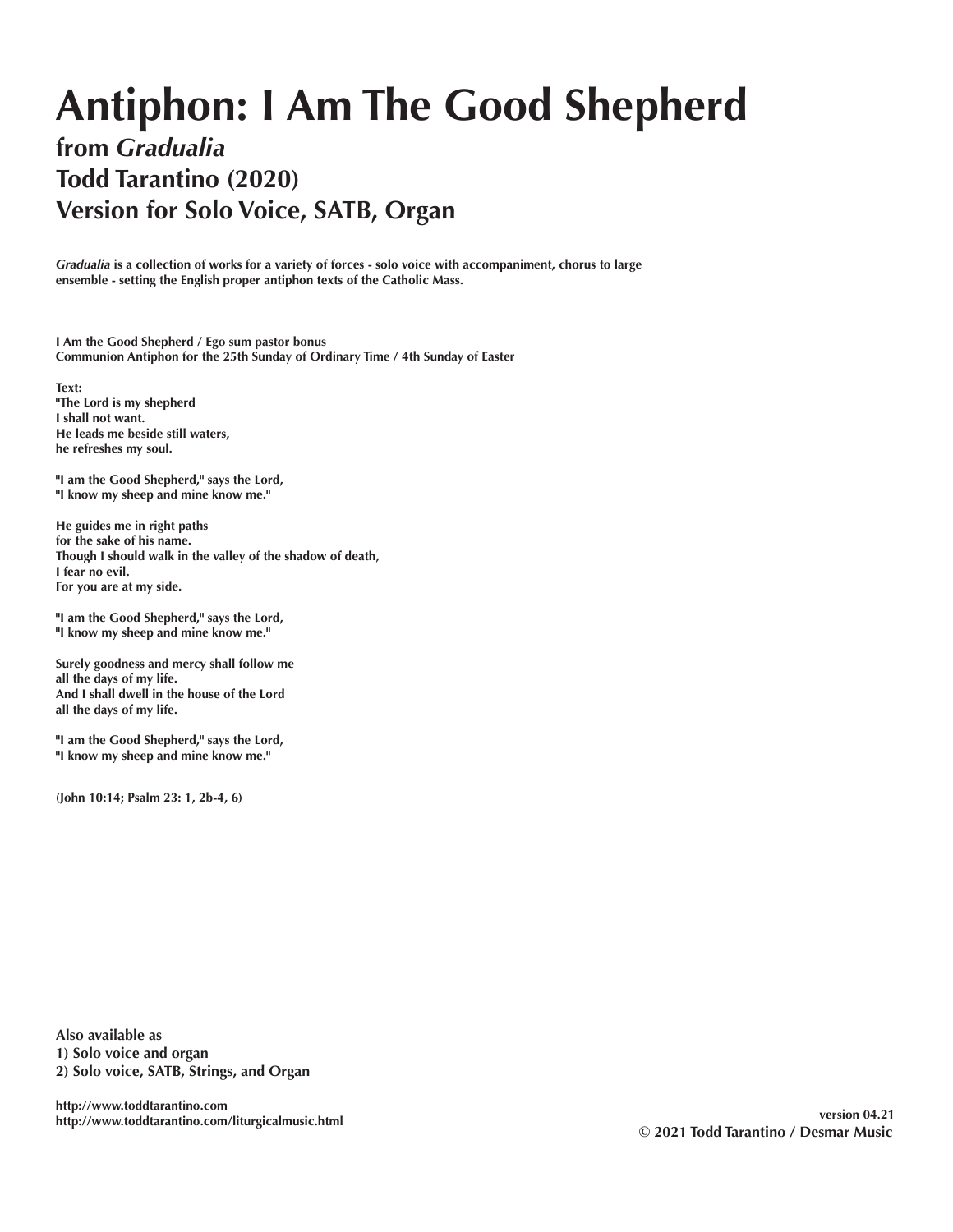## **Antiphon: I Am The Good Shepherd from** *Gradualia*

Todd Tarantino

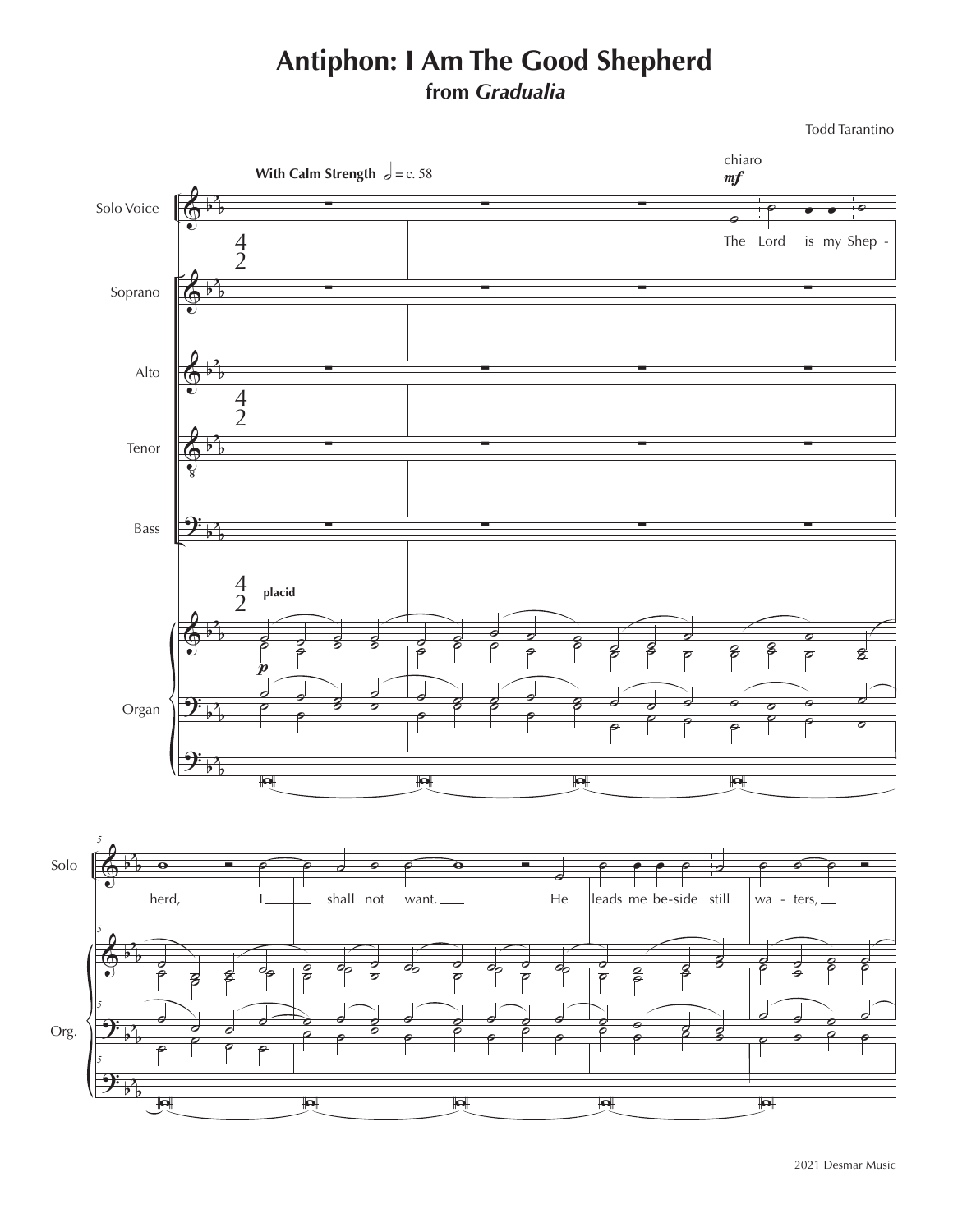